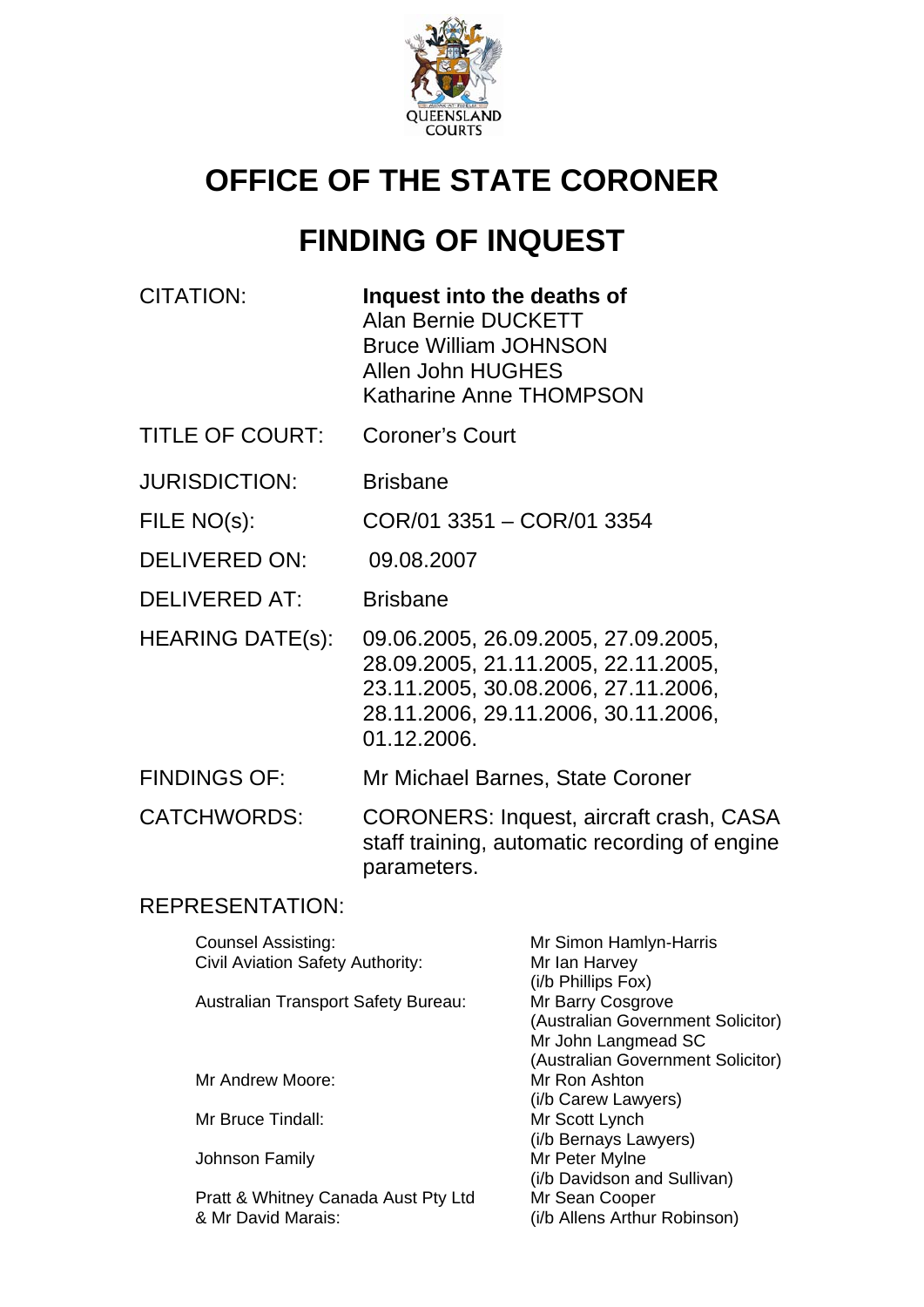# **Findings of the inquest into the deaths of Alan Bernie Duckett, Allen John Hughes, Bruce William Johnson and Katharine Anne Thompson**

# **Table of contents**

| The admissibility of evidence and the standard of proof4                 |  |
|--------------------------------------------------------------------------|--|
|                                                                          |  |
|                                                                          |  |
|                                                                          |  |
|                                                                          |  |
|                                                                          |  |
|                                                                          |  |
|                                                                          |  |
|                                                                          |  |
|                                                                          |  |
|                                                                          |  |
|                                                                          |  |
| Did the operator have in place an adequate system of maintenance for the |  |
|                                                                          |  |
| Did any maintenance deficiencies contribute to the subject accident?  13 |  |
|                                                                          |  |
| Did CASA adequately discharge its obligation in respect to the incident  |  |
| aircraft?                                                                |  |
|                                                                          |  |
|                                                                          |  |
|                                                                          |  |
|                                                                          |  |
|                                                                          |  |
| Whether any person should be committed to stand trial  16                |  |
|                                                                          |  |
| Recommendation 1 - Automatic recording of engine parameters 16           |  |
| Recommendation 2 – Auditing of ECTM compliance17                         |  |
| Recommendation 3 - Guidance for CASA field staffing assessing            |  |
|                                                                          |  |
|                                                                          |  |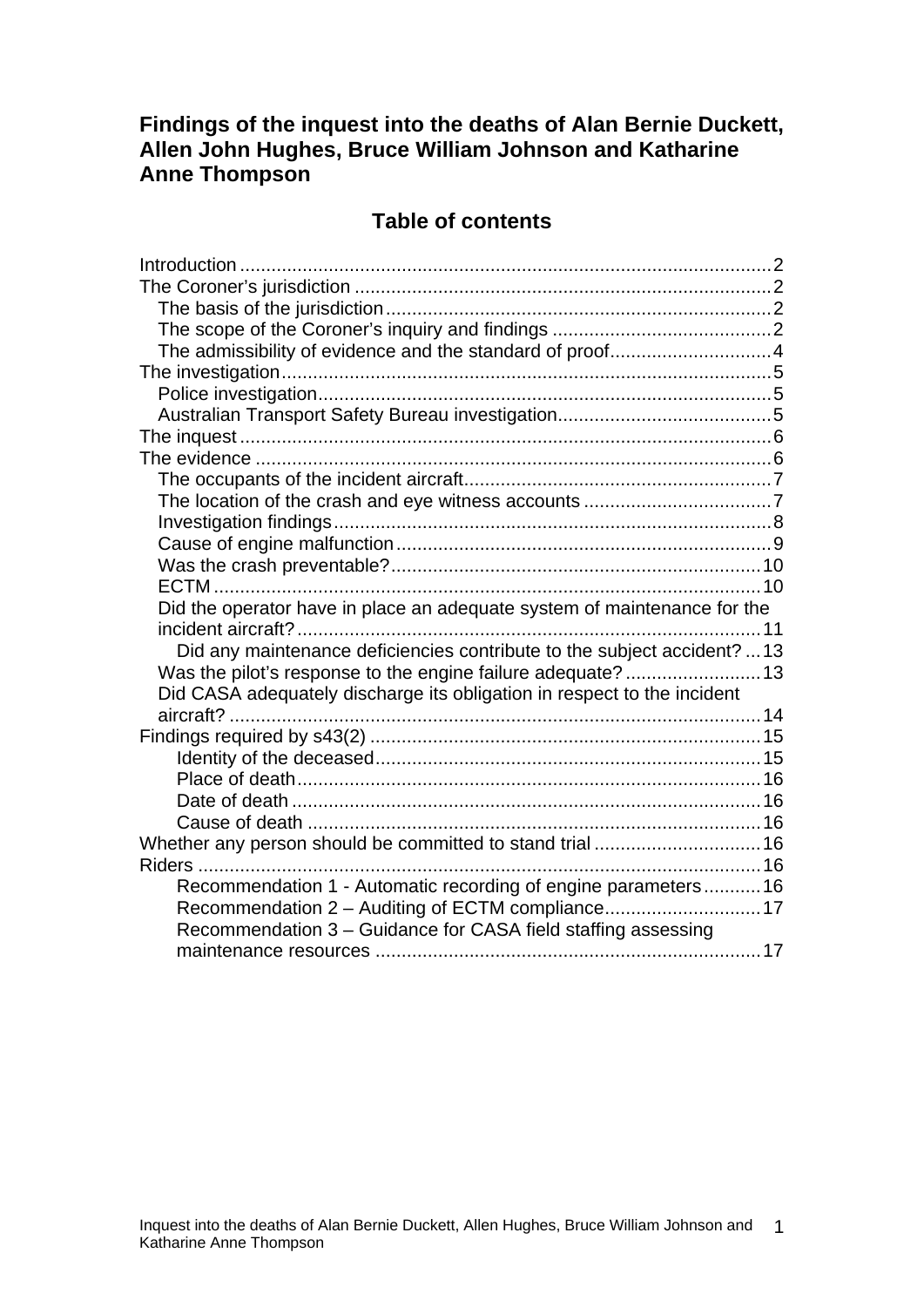<span id="page-2-0"></span>The *Coroners Act 1958* provides in s43(1) that after considering all of the evidence given before a coroner at an inquest the coroner shall give his or her findings in open court. What follows are my findings in the inquest held into the deaths of Alan Bernie Duckett, Allen John Hughes, Bruce William Johnson and Katharine Anne Thompson.

# **Introduction**

At about 8.36am on 27 November 2001, a Beech Aircraft Corporation King Air C90 aircraft took off from runway 29 at Toowoomba aerodrome for a flight to Goondiwindi. On board were the pilot, Mr Bruce William Johnson, and three Queensland Health employees, Mr Alan Bernie Duckett, Dr Katharine Anne Thompson and Dr Allen John Hughes. The aircraft remained airborne for only about 20 seconds before it lost altitude, struck powerlines, and crashed about 560 metres from the end of the runway. An intense fuel-fed fire erupted immediately. The aircraft was destroyed by the force of impact and the postimpact fire. All those on board died almost instantly.

These findings seek to explain how the crash occurred, whether it could have been prevented and consider whether any changes to maintenance procedures or safety regulations would reduce the likelihood of similar incidents in future.

# **The Coroner's jurisdiction**

Before turning to the evidence, I will say something about the nature of the coronial jurisdiction.

# *The basis of the jurisdiction*

Although the inquest commenced in 2005, as the deaths being investigated occurred before 1 December 2003, the date on which the *Coroners Act 2003* was proclaimed, they were each a "*pre-commencement death*" within the terms of s100 of that Act and the provisions of the *Coroners Act 1958* (the Act) are therefore preserved in relation to them.

Because the police to whom the incident was reported considered the resulting death of each of those on board the aircraft to be "*a violent or unnatural death"* within the terms of s7(1)(a)(i) of the Act, they were obliged by s12(1) to report the deaths to a coroner. Section 7(1) confers jurisdiction on a coroner to investigate such deaths and s7B authorises the holding of an inquest into them.

# *The scope of the Coroner's inquiry and findings*

A coroner has jurisdiction to inquire into the cause and the circumstances of a reportable death.

The Act, in s24, provides that where an inquest is held, it shall be for the purpose of establishing as far as practicable:-

- $\bullet$  the fact that a person has died,
- the identity of the deceased.

Inquest into the deaths of Alan Bernie Duckett, Allen Hughes, Bruce William Johnson and 2 Katharine Anne Thompson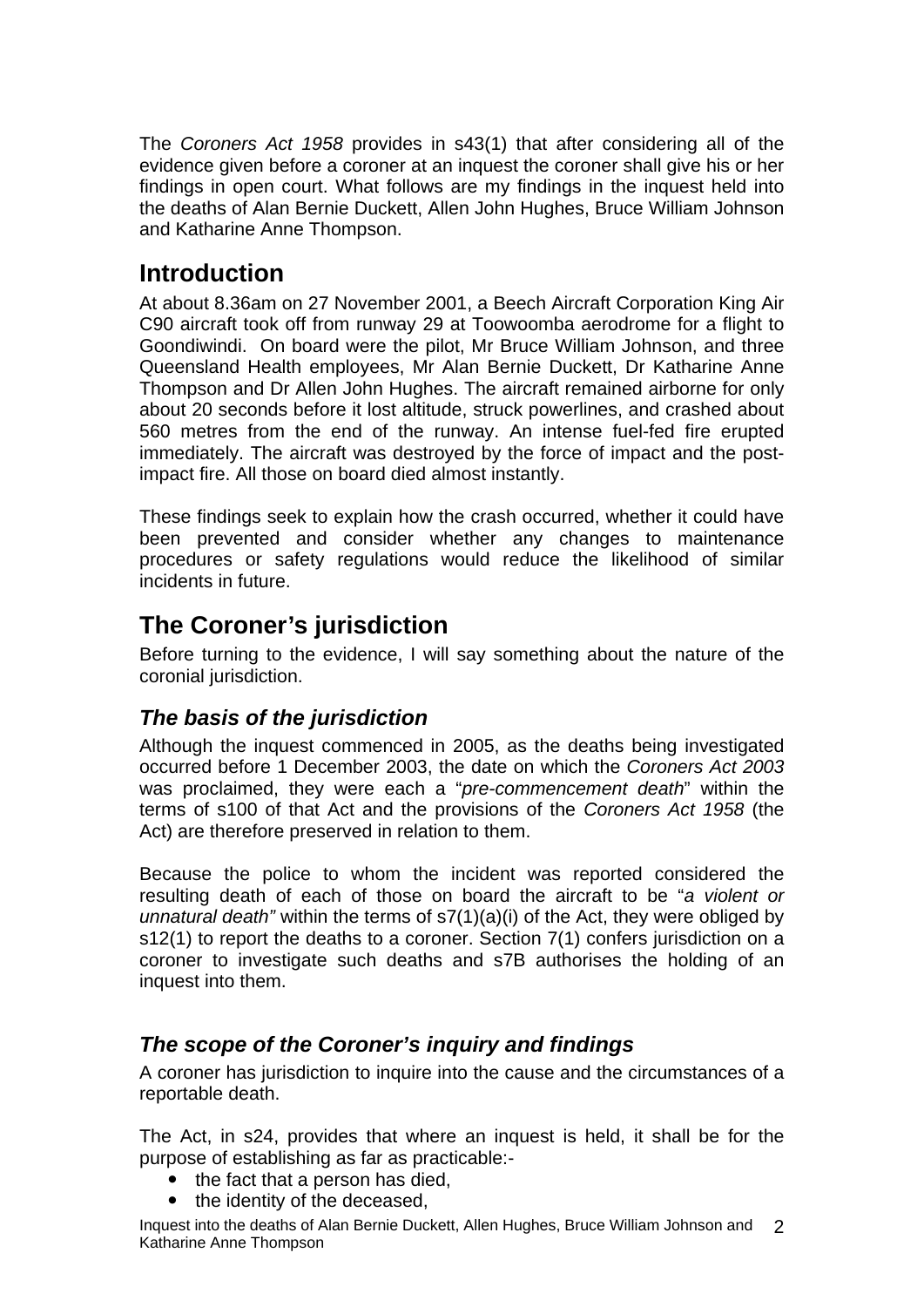- when, where and how the death occurred, and
- whether anyone should be charged with a criminal offence alleging he/she caused the death.

After considering all of the evidence presented at the inquest, findings must be given in relation to each of those matters to the extent that they are able to be proved.

An inquest is not a trial between opposing parties but an inquiry into the death. In a leading English case it was described in this way:-

*It is an inquisitorial process, a process of investigation quite unlike a criminal trial where the prosecutor accuses and the accused defends… The function of an inquest is to seek out and record as many of the*  facts concerning the death as the public interest requires.<sup>[1](#page-3-0)</sup>

The focus is on discovering what happened, not on ascribing guilt, attributing blame or apportioning liability. The purpose is to inform the family and the public of how the death occurred with a view to reducing the likelihood of similar deaths. As a result, the Act authorises a coroner to make preventive recommendations<sup>[2](#page-3-1)</sup>, referred to as "*riders*" but prohibits findings being framed in a way that appears to determine questions of civil liability or suggests a person is quilty of any criminal offence.<sup>[3](#page-3-2)</sup>

In *Queensland Fire and Rescue Authority v Hall* [1998] 2 QdR 162, Lee J observed in relation to s 7 of the Act:

*"It may be noted that s. 7 first refers to 'the cause of the death' itself as the ultimate focus of the inquiry, i.e., the death, but there is the added requirement of '… and the circumstances of the death'. The death is the actual event and the cause of it is the process of happening which brought the death about and is the cause of it, whereas 'the circumstances' obviously covers a much wider area of inquiry as the word itself conveys and as the various sections of the Act referred to indicate. Circumstance means 'time, place, manner, cause, occasion, etc, surroundings, of an act or event;': Concise Oxford Dictionary."* 

In *Atkinson v Morrow & Anor* [2005] QSC 92, Mullins J noted at [27]:

*"Section 43(5) of the Act permits the coroner to express an opinion in a rider which is designed to prevent the recurrence of similar occurrences. Subject to the power to add a rider, s 43(5) of the Act prohibits the coroner from expressing an opinion on any matter outside the scope of the inquest. Section 43(5A) of the Act expressly states that a rider shall not be or be deemed to be part of the coroner's finding, but it may be recorded if the coroner thinks fit. The recognition*  that the coroner may express an opinion in a rider which is not part of *the findings does not enlarge the scope of the inquest."* 

 $3$  s43(6)

l <sup>1</sup> *R v South London Coroner; ex parte Thompson* (1982) 126 S.J. 625 2

<span id="page-3-2"></span><span id="page-3-1"></span><span id="page-3-0"></span> $2$  s43(5)

Inquest into the deaths of Alan Bernie Duckett, Allen Hughes, Bruce William Johnson and 3 Katharine Anne Thompson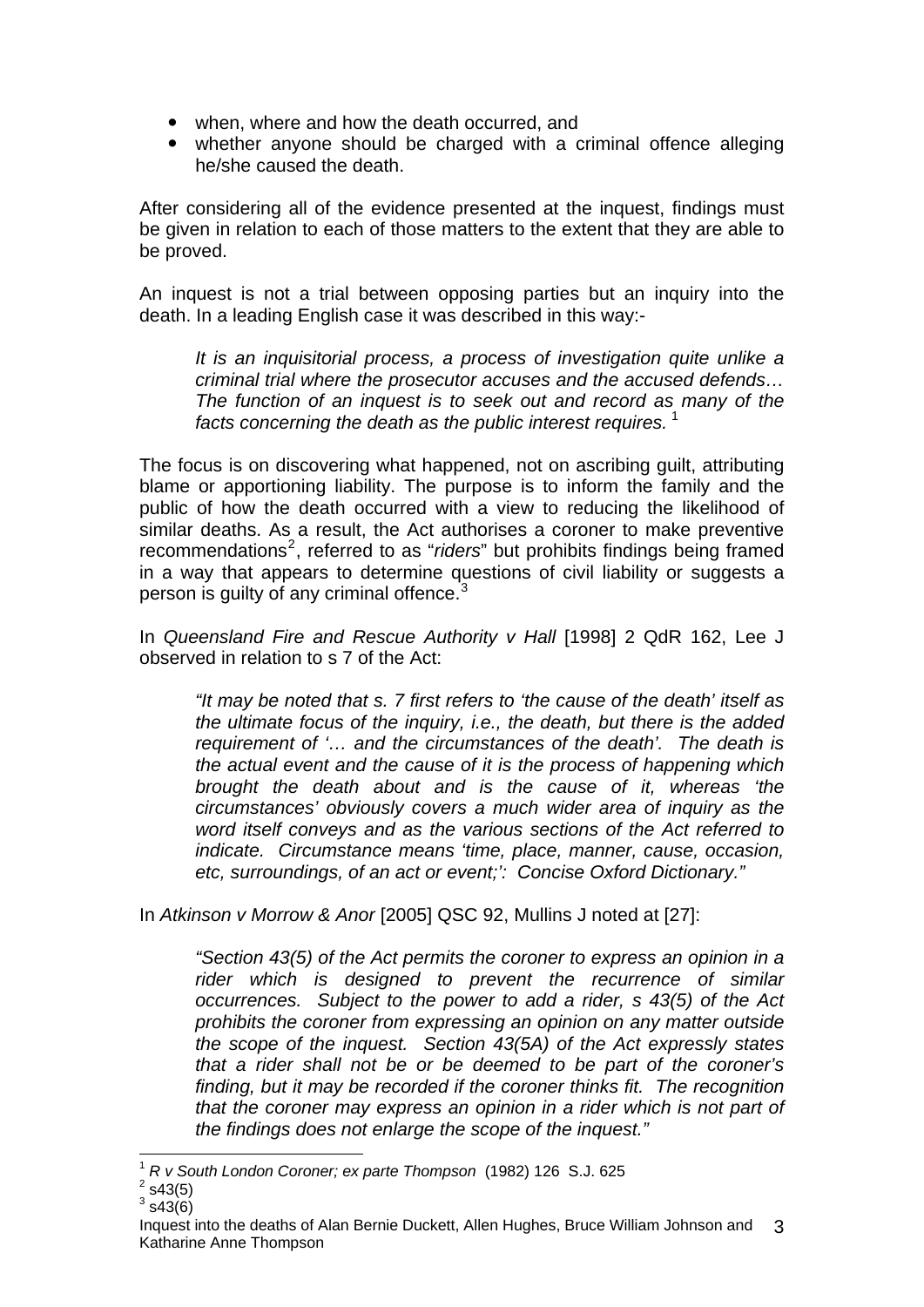<span id="page-4-0"></span>In the same case, at [26], Mullins J said:

*"The coroner is specifically required under s 43(2) of the Act when publishing the findings of the inquest concerning the death of a person to commit for trial any person to be charged with any of the offences set out in s 24(1)(d) of the Act. Apart from the specific jurisdiction given to a coroner to commit for trial, s 43(6) of the Act prohibits the coroner from framing a finding in such a way as to appear to determine any question of civil liability or as to suggest that any particular person is found guilty of any indictable or simple offence. This prohibition makes it clear that the fact finding inquiry of the coroner should not be used for any ancillary purpose for which the coroner has no jurisdiction. The prohibition does not preclude the coroner from exploring facts for the purpose of making the findings required under s 43(2) of the Act which may also incidentally have a bearing on civil or criminal liability: see*  Jamieson<sup>[4](#page-4-1)</sup> at 24."

### *The admissibility of evidence and the standard of proof*

Proceedings in a coroner's court are not bound by the rules of evidence because s34 of the Act provides that "*the coroner may admit any evidence the coroner thinks fit"* provided the coroner considers it necessary to establish any of the matters within the scope of the inquest.

This flexibility has been explained as a consequence of an inquest being a fact-finding exercise rather than a means of apportioning guilt: an inquiry rather than a trial. $5$ 

A coroner should apply the civil standard of proof, namely the balance of probabilities, but the approach referred to as the *Briginshaw* sliding scale is applicable. $6$  This means that the more significant the issue to be determined, the more serious an allegation or the more inherently unlikely an occurrence, the clearer and more persuasive the evidence needed for the trier of fact to be sufficiently satisfied that it has been proven to the civil standard.<sup>[7](#page-4-4)</sup>

It is also clear that a coroner is obliged to comply with the rules of natural justice and to act judicially.<sup>[8](#page-4-5)</sup> This means that no findings adverse to the interests of any party may be made without that party first being given a right to be heard in opposition to that finding. As *Annetts v McCann[9](#page-4-6)* makes clear that includes being given an opportunity to make submissions against findings that might be damaging to the reputation of any individual or organisation.

l

<sup>4</sup> *R v Coroner for North Humberside and Scunthorpe, Ex parte Jamieson* [1995] QB 1

<span id="page-4-2"></span><span id="page-4-1"></span><sup>5</sup> *R v South London Coroner; ex parte Thompson* per Lord Lane CJ, (1982) 126 S.J. 625 6 *Anderson v Blashki* [1993] 2 VR 89 at 96 per Gobbo J 7

<span id="page-4-3"></span>

 $7$  Briginshaw v Briginshaw (1938) 60 CLR 336 at 361 per Sir Owen Dixon J

<span id="page-4-5"></span><span id="page-4-4"></span><sup>8</sup> *Harmsworth v State Coroner* [1989] VR 989 at 994 and see a useful discussion of the issue in Freckelton I., "Inquest Law" in *The inquest handbook*, Selby H., Federation Press, 1998 at 13 9 (1990) 65 ALJR 167 at 168

<span id="page-4-6"></span>Inquest into the deaths of Alan Bernie Duckett, Allen Hughes, Bruce William Johnson and 4 Katharine Anne Thompson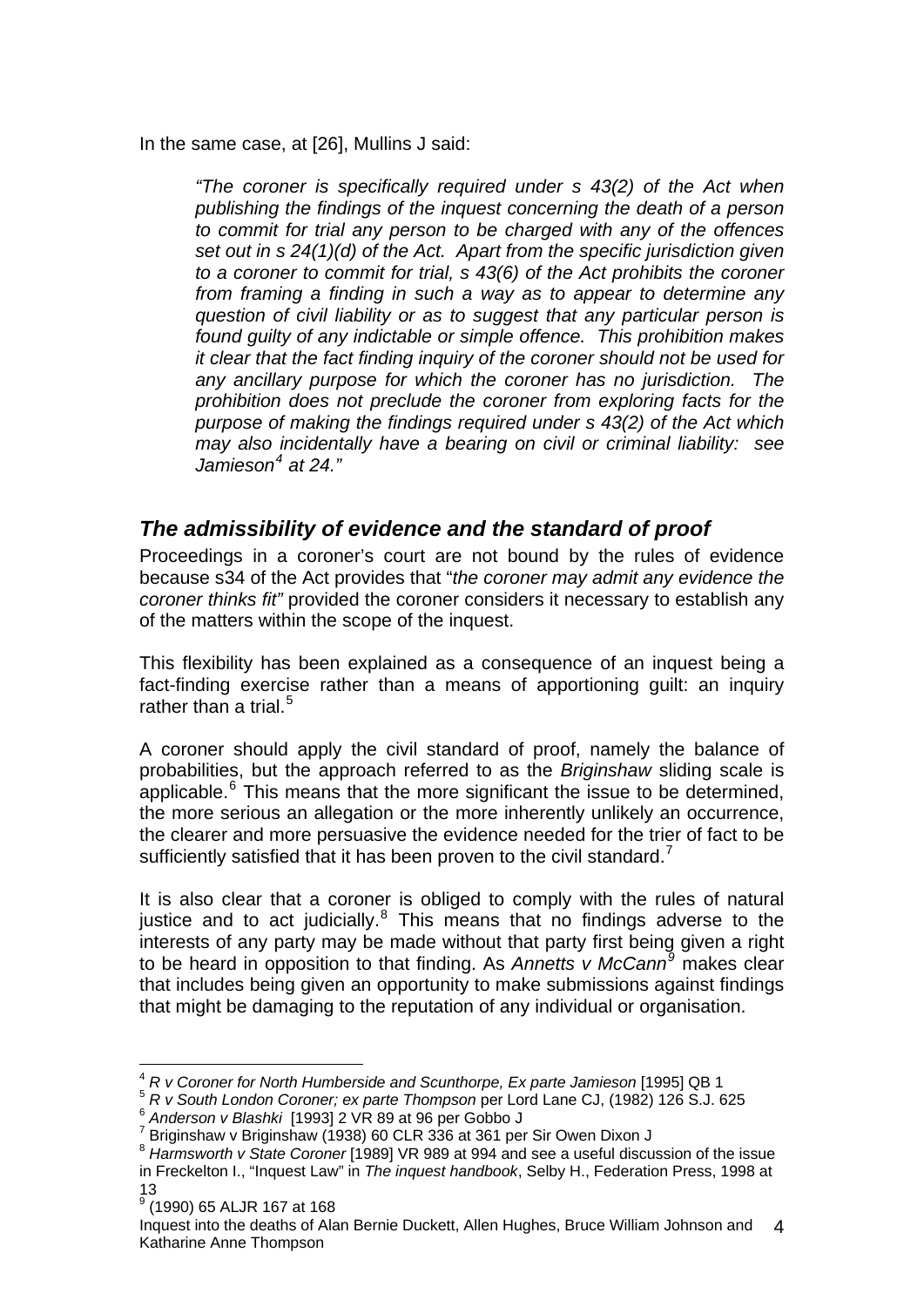# <span id="page-5-0"></span>**The investigation**

There were numerus people in the vicinity of the accident site and police and emergency services were immediately called. The attempts made to rescue the occupants of the aircraft are detailed later in these findings.

# *Police investigation*

At approximately 8.45am Senior Constable Shayler of the Toowoomba District Traffic Branch and a member of the Toowoomba Accident Investigation Squad, who were performing mobile traffic duties at the time, were directed to attend the scene. When they arrived shortly after 9.00am, other police and two fire units from the Queensland Fire and Rescue were attempting to douse the flames coming from the wreckage and also to stop the flames from igniting gas cylinders at a nearby business. Senior Constable Shayler observed there to be no sign of life in the plane wreckage and in view of the extent of the fire, correctly surmised that the pilot and any passengers were deceased.

The police investigation included the interviewing of various witnesses who saw the aircraft before take off and who heard and/or saw it crash. They arranged for the bodies of the victims to be taken to the mortuary and notified next of kin of the deaths. The police officers did not attempt to undertake an investigation of the factors that led to the aircraft crashing as they did not have the requisite expertise and they were aware that the accident would be investigated by a specialist body, the Australian Transport Safety Bureau (the ATSB). Officers from the Disaster Victim Identification Squad gathered evidence to allow me to make findings as to the identity of the deceased.

# *Australian Transport Safety Bureau investigation*

The causes of the accident were investigated by the ATSB in accordance with Part 2A of the *Air Navigation Act* 1920 (Cth). The nature and scope of that investigation is explained by Section 19CA of the Act which sets out the object of Division 3:

#### *Division 3 – Investigation of accidents, serious incidents, incidents and safety deficiencies 19CA Object of Division*

*The object of this Division is, by the establishment of a system of investigation for determining the circumstances surrounding any accident, serious incident, incident and safety deficiency, to prevent the occurrence of other accidents, serious incidents, incidents and deficiencies. It is not part of this Division:* 

*(a) to provide the means of apportioning blame for the occurrence of an accident, serious incident, incident or safety deficiency; or* 

*(b) to provide the means of determining the liability of any person in respect of an accident, serious incident, incident or safety deficiencies.* 

The aircraft crash was an "*accident"* within the meaning of the term as it is used in Part 2A, as defined in Section 19AA*.* 

The current legislation providing for aircraft accident investigations is the *Transport Safety Investigation Act* 2003 (Cth) which commenced on 1 July

Inquest into the deaths of Alan Bernie Duckett, Allen Hughes, Bruce William Johnson and 5 Katharine Anne Thompson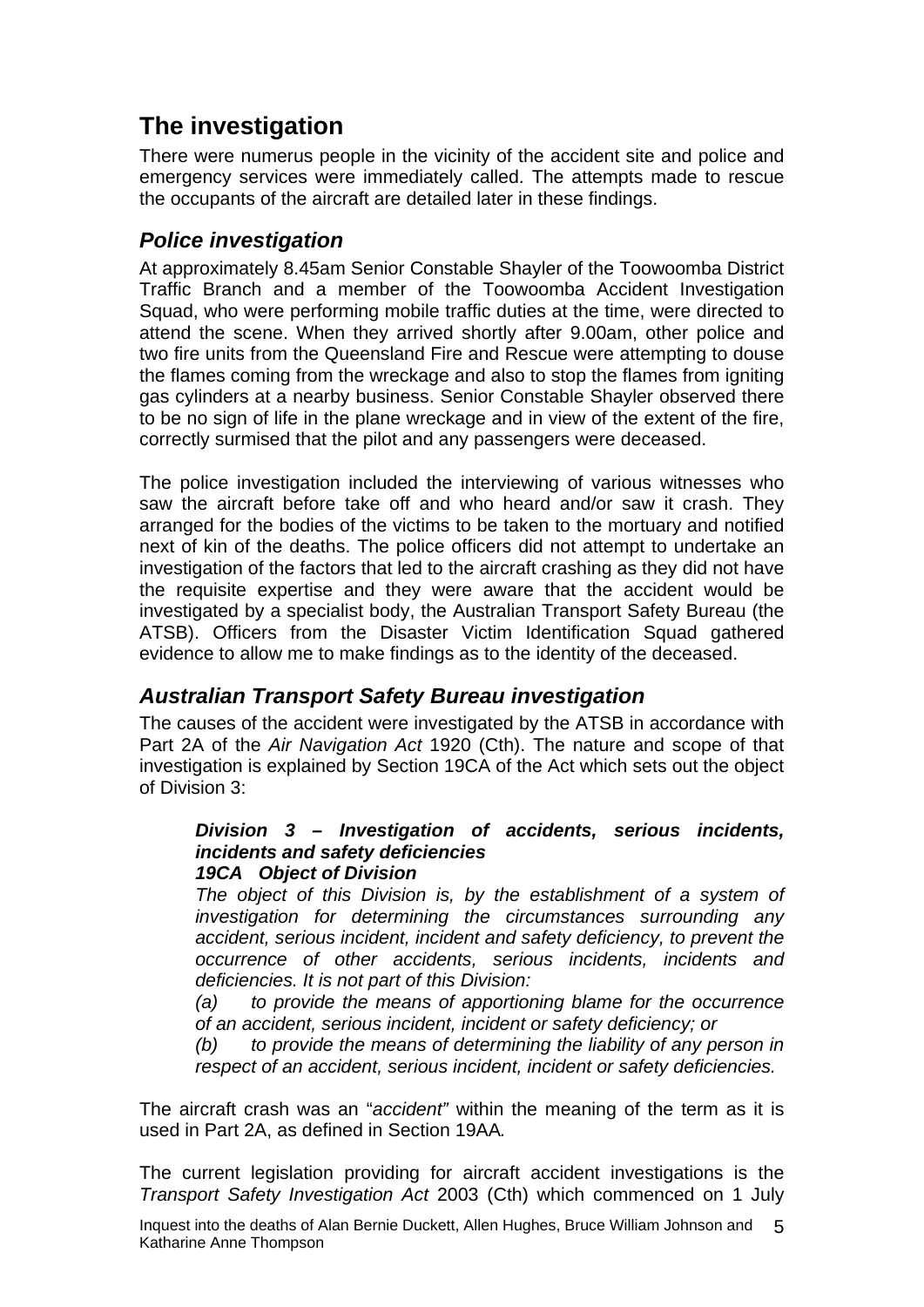<span id="page-6-0"></span>2003. Part 2A of the *Air Navigation Act* 1920 (Cth) was repealed as from that date by Section 3 and Schedule 1 of the *Transport Safety Investigation (Consequential Amendment) Act* 2003 (Cth) (No. 19 of 2003), but Schedule 1 provides that "that Part continues to apply in relation to any investigation commenced under that Part before the repeal (including an investigation that had been completed)".

The Bureau produced a final report into the investigation, Aviation Safety Investigation 200105618, dated June 2004, which was released under the provisions of Section 19CU of Part 2A of the Air Navigation Act 1920 (Cth). As part of its investigation the ATSB consulted the Canadian Transport Safety Board and the manufacturer of the aircraft's engines, Pratt & Whitney, Canada Ltd. Extensive technical analysis and input from metallurgists, flight operations experts, power plant experts and human factors specialists informed the report.

# **The inquest**

A directions hearing was held on 19 June 2005. Mr Hamlyn-Harris was appointed counsel assisting and leave to appear was granted to the family of the pilot of the aircraft, the ATSB, CASA, Pratt & Witney Canada, the operator of the aircraft, Eastland Air, and the maintenance controller at the relevant time.

The inquest commenced on 26 September 2005 and proceeded for three days before being adjourned until 21 November when evidence was heard for a further three days at which time, as a result of considering opinions expressed by a CASA witness, the ATSB determined that further investigation into the cause of the apparent engine failure on the aircraft was necessary. The inquest therefore adjourned to allow this to happen. Unfortunately, the production of that further investigation material took considerably longer than had been expected: the supplementary report was not published until August 2006. As a result the inquest did not resume until 27 November 2006 when a further five days of evidence was heard. In total there were 11 sitting days during which 13 witnesses gave evidence and 187 exhibits were tendered.

It was then necessary to await the production of transcript and the exchange of submissions. As a result of the drawn out investigation and inquest proceedings, these findings are being delivered over five years after the deaths occurred. That is an unacceptable delay and it behoves all of those involved in the relevant processes, including this court, to reflect upon the factors that contributed to it.

# **The evidence**

I turn now to the evidence. I can not, of course, even summarise all of the information contained in the exhibits and transcript and in view of the extensive material contained in the two ATSB public reports there would be little point in attempting to do so. However I consider it appropriate to record in these reasons the evidence I believe is necessary to understand the findings I have made.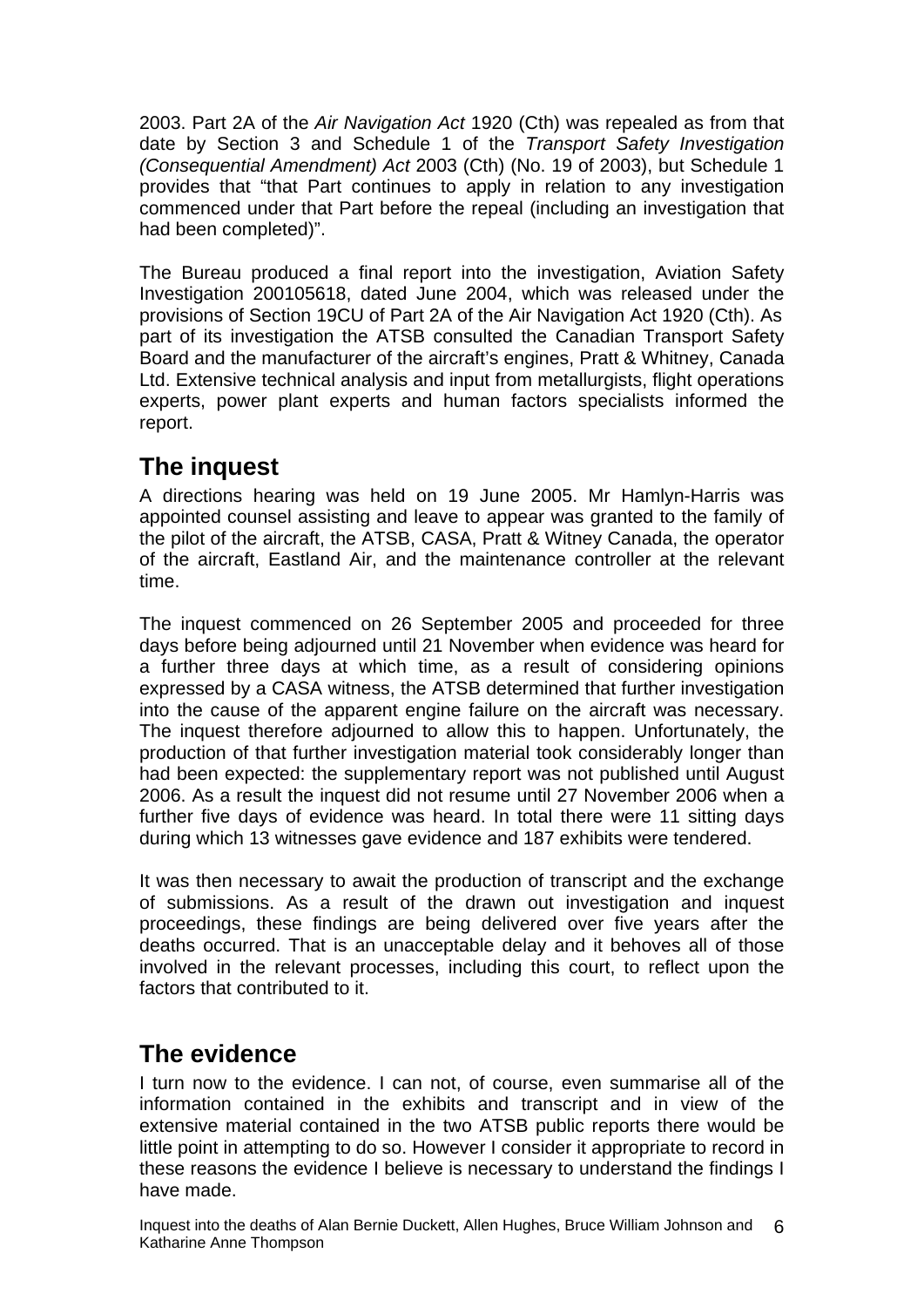# <span id="page-7-0"></span>*The occupants of the incident aircraft*

Bruce William Johnson was the pilot of the plane. He had held a commercial pilot's license since 1994 and he had worked continuously in general aviation and flight training since that time. He had flown a total of 3,840 hours at the time of the crash.

Mr Johnson commenced with the operator of the flight, Eastland Air, in August 2000. Soon after, he gained his first endorsement on a turbine engine aircraft and by 27 November 2001 he had flown 479.8 hours on the type of aircraft involved in the crash. Most of his recent flying had been in that aircraft. Mr Johnson was known to be fit and healthy. There is no basis to conclude that any ill- health contributed to the crash.

Also on board the aircraft were three Queensland Health employees, Alan Bernie Duckett, Katharine Thompson and Allen John Hughes who were going to Goondiwindi to service a rural mental health clinic as part of the Toowoomba Outreach Service. They were also to have provided some professional supervision and training to the local mental health staff in the area.

Mr Duckett had been employed as a psychologist with Toowoomba Mental Health Service since 31 January 1995.

Dr Thompson was employed as a Principal House Officer with the Toowoomba Health Service District. She commenced employment in October 2000 as an intern, and had progressed through the medical levels at this District. As an intern, Dr Thompson worked in most areas of speciality with the district, before choosing to concentrate on mental health.

Dr Hughes had been employed as a staff specialist with Toowoomba Mental Health Service since he arrived from the United Kingdom in August 2000.

The death of these relatively young and productive people has had a lasting impact on their families, friends and the communities they served. I offer my sincere condolences to those who have suffered this terrible loss.

# *The location of the crash and eye witness accounts*

At about 8:36am on 27 November 2001 the Beach Aircraft King Air registered as VH-LQH took off in a westerly direction from runway 29 at the Toowoomba aerodrome. It was a clear sunny day. There was a light breeze of about 7 knots blowing from the west.

The aerodrome is surrounded by commercial and industrial buildings many of which were occupied at the time of the incident. Consequently numerous witnesses saw the fateful flight. One of those witnesses reported hearing three noises from one of the plane's engines when it was approximately 600 meters down the runway and just before it had lifted off the ground. Another heard what he described as a "banging" noise just after the aircraft lifted off. A third witness says she saw the aircraft just clear the fence at the end of the runway.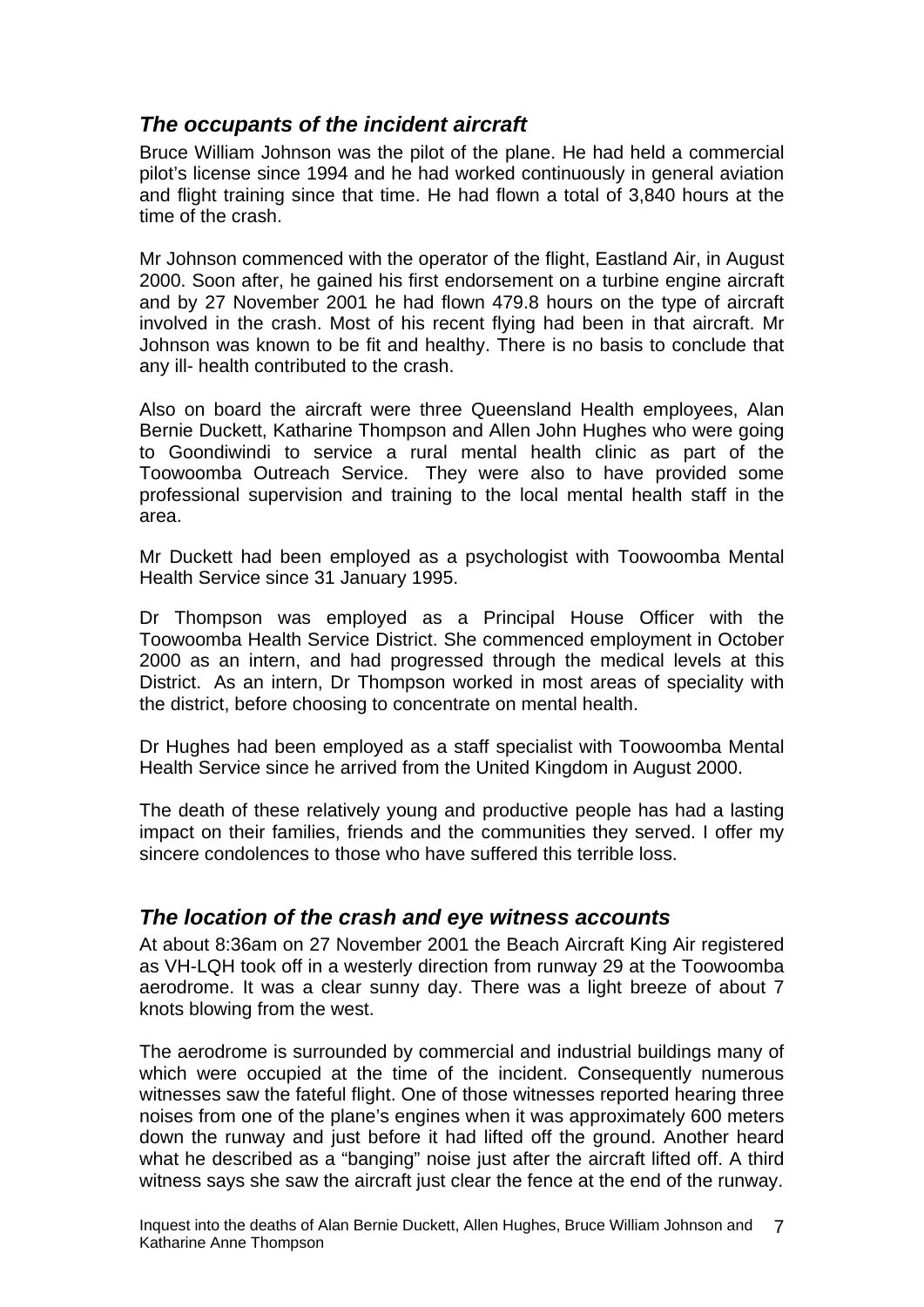<span id="page-8-0"></span>Numerous witnesses say that after it took off the left wing of the plane dipped suddenly and severely before the pilot managed to momentarily re-establish a level flight path; the left wing then again dipped severely and the plane banked gradually to the left.

There are various estimations as to the height of the plane but none of the witnesses think that the plane gained more than 150 feet of altitude before the left bank angle increased abruptly and the plane struck power lines and cart wheeled into the ground.

Later examinations showed that crash site to be 557 meters from the end of the runway. The occupants of an industrial building just outside the aerodrome fence reported hearing what sounded like gravel being thrown on the roof just before the crash. The sounds were later established to have been made by metal fragments from the plane's engine.

When the plane hit the ground it slid some distance across a roadway before coming to rest against a chain wire fence. The wing and parts of the tail section were broken off. A fire erupted almost immediately.

Numerous people ran from the industrial sheds near the accident site and two of them unrolled a fire hose and played it on the ever increasing flames.

All of the witnesses say they saw no movement from within the cockpit.

Numerous members of the public called emergency services and fire crew and police were quickly on the scene. It took some time before the fuel fed flames were extinguished. It was immediately apparent that none of those within the plane survived the accident.

The Queensland Police Services Accident Investigation Squad attended and took statements from some of the witnesses. Their other main role was securing the scene.

Officers from the ATSB also attended and commenced the detailed investigation referred to earlier.

Officers from the Queensland Police Disaster Victim Identification Squad attended and retrieved the bodies from the plane's wreckage. The bodies were then transported to the John Tonge Centre in Brisbane where on 30 November autopsies were undertaken.

#### *Investigation findings*

The pathologist who undertook the autopsy expressed a view that Mr Johnson and Dr Hughes died from multiple injuries while Dr Thompson and Mr Duckett died from smoke inhalation. In relation to these latter two victims, it is important to note that although the finding of smoke inhalation indicates that they may have survived the initial crash, they were almost certainly deeply unconscious and would not have experienced any pain after the crash.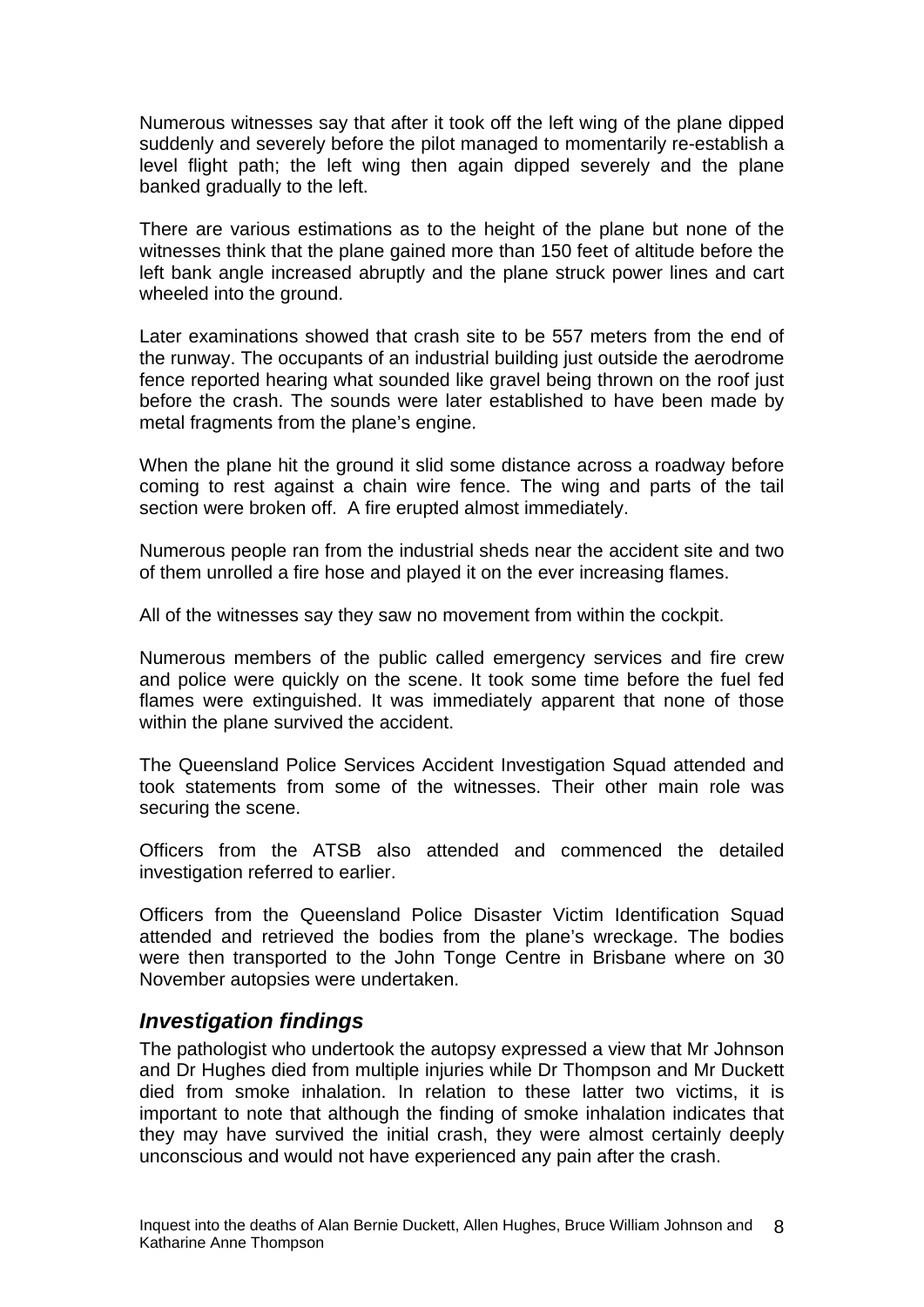<span id="page-9-0"></span>The identity of each of the bodies was established by reference to dental records and personal effects in accordance with international disaster victim identification protocols.

An analysis of the blood of the pilot detected no alcohol or drugs.

Having regard to the descriptions of the aircraft before and at the time of impact, when considered in conjunction with the result of the investigations and examinations carried out on the engine and other wreckage by the ATSB and Pratt and Whitney, Canada Ltd, I am satisfied that the left engine of the aircraft failed or seriously malfunctioned, resulting in significant power loss during, just prior to, or at about the time, the aircraft became airborne. This engine malfunction resulted in the aircraft having insufficient power to climb away from the aerodrome; it crashed when the pilot could not control its flight path due to the loss of power from the left engine.

The ATSB investigation and the inquest focused on trying to establish why this occurred, whether it could have been anticipated and prevented and whether the pilot had responded in an appropriate manner to this loss of power. The circumstances of the crash also call into question the efficacy of CASA's discharge of its role as the aviation safety regulator.

# *Cause of engine malfunction*

The expert witnesses disagree on what was the initiating event that led to the engine failure. The initial ATSB report and the evidence of Mr Kels, a senior investigator with the Bureau with extensive experience in aeronautical engines, suggested that it was probably a result of a problem in the cold section of the engine. This view was based on the examination of fractured compressor turbine blades which indicated that they had been exposed to higher than normal operating temperatures in the period leading up to accident. This view was said to be supported by ECTM data (Engine Condition Trend Monitoring) indicating that a significant problem had been developing in the cold section of the engine in the month preceding the crash. On the first occasion that he gave evidence at the inquest Mr Kels said that a 20 degree increase in inter-turbine temperature may have affected the microstructure of the compressor turbine blades leading to their failure.

CASA's principle power plane expert, Mr Lion's was also of the view that the engine failure was precipitated by the fracture of compressor turbine blades but he rejected this suggestion that this was caused by the effect of increased inter-turbine temperature in the preceding month. He was of the view that the damage to the blades was more likely caused by a single over temperature event such as a "*hot start*" but he concluded "*we will probably never know the real cause of the blades failing."* 

Inquest into the deaths of Alan Bernie Duckett, Allen Hughes, Bruce William Johnson and 9 Katharine Anne Thompson This dispute between the experts led to the ATSB commissioning a supplementary report which came to a very different conclusion. In that report a metallurgist retained by the agency, Dr Arjen Romeyn, wrote that he had detected "*fatigue crack growth*" in the power turbine blades which he says indicated thermal fatigue. That report postulated a problem in the hot section of the engine damaging the power turbine blades which released under load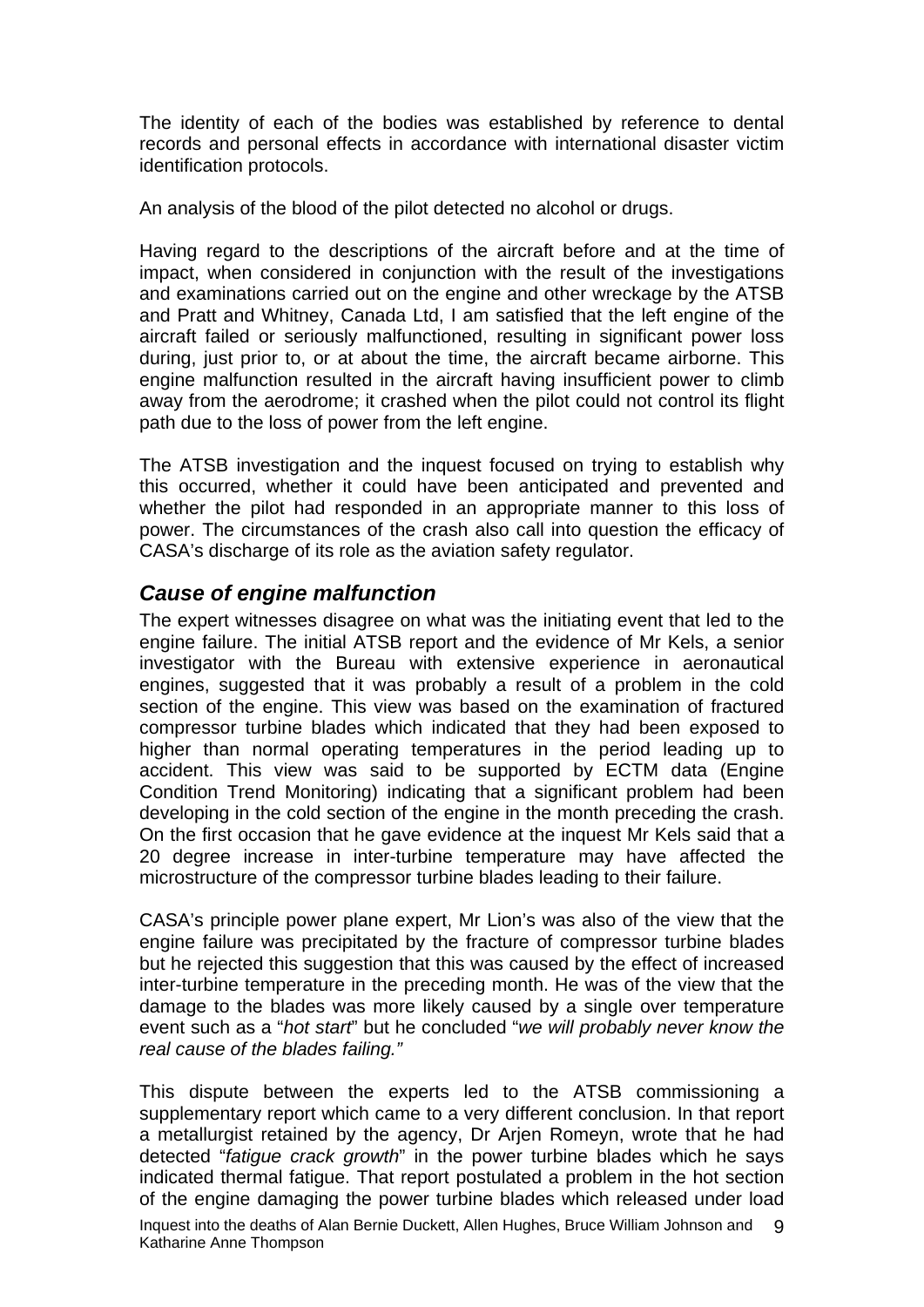<span id="page-10-0"></span>and caused damage to the cold section, including the compressor turbine blades, which had previously been construed as the primary failure components. Mr Kels, when recalled, said he now favoured that explanation for the engine failure although he agreed that the evidence in support of it was not conclusive; he went no further than to say that this second explanation was "*reasonably convincing*."

Pratt and Whitney technical experts also undertook extensive engineering and metallurgical examinations of the failed engine and its components. Their views were contained in reports tendered in these proceedings and they were commented on and explained by the company's investigation manager, Mr Giancarlo Masciotra. Even after reviewing the ATSB's supplementary report, and re-examining the power turbine blades, Pratt and Whitney remained of the view that the engine failure was more likely due to compressor turbine blades releasing. However, while they postulated theories as to why this failure may have occurred, they considered the reasons could not be determined with any certainty.

This is a very brief of summary of the evidence on this issue. The transcript of the evidence of the experts who were called in relation to the issue occupies hundreds of pages, but after considering all of it I do not believe I can be sufficiently certain to prefer one body of opinion over the other. There is evidence supporting both theories but due to the damage done to the engine by its failure and the subsequent fire I consider I could not be satisfied to the requisite standard that one explanation should be preferred over the other. Nothing, therefore, is to be gained by reproducing that evidence here. Regrettably, I am unable to make a finding as to the initiating event that led to the loss of power from the left engine.

# *Was the crash preventable?*

The question of whether the crash was preventable, in my view requires consideration of a number of subsidiary questions, namely:-

- Did the operator have in place an adequate system of maintenance for the incident aircraft?
- Did Mr Tindall adequately discharge his responsibilities as maintenance controller?
- Did any maintenance deficiencies contribute to the subject accident?
- Was the pilot's response to the engine failure adequate?

# *ECTM*

Before seeking to answer those questions it may be helpful to briefly explain the purpose of the engine condition trend monitoring system (ECTM) that was being used on the incident aircraft as much of the evidence given during the inquest related to it.

Inquest into the deaths of Alan Bernie Duckett, Allen Hughes, Bruce William Johnson and 10 Katharine Anne Thompson ECTM is a process that predicts the values of certain engine operating parameters and compares them with actual values recorded during the engine's operation. A computer program is used to analyse deviations between the predicted values and the actual values to track an engine's performance and detect early signs of deterioration. It is a predictive tool that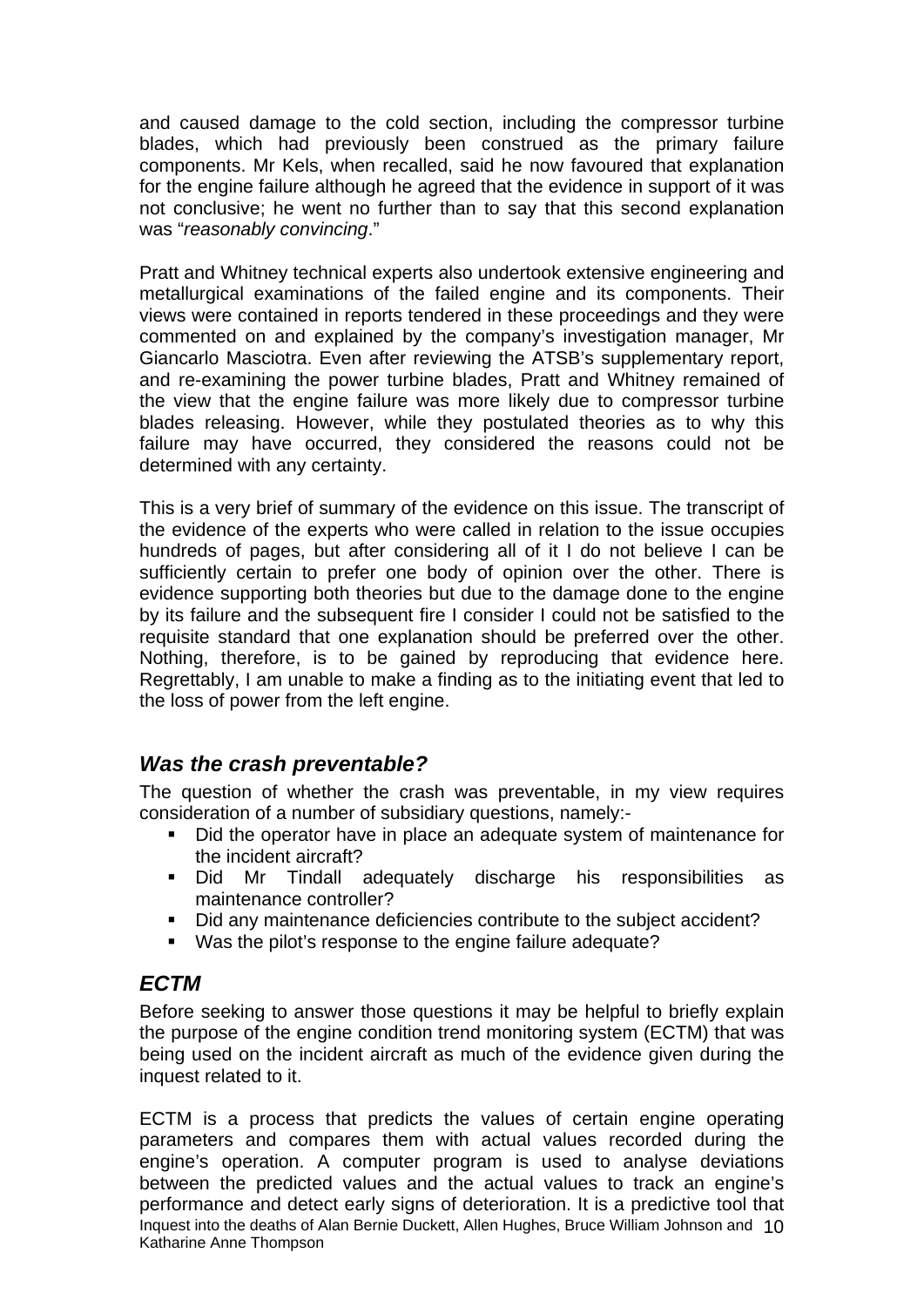<span id="page-11-0"></span>when used with other information and maintenance practices allow an operator to undertake corrective and preventative maintenance.

Because of the ability the system gives an operator to understand changes in engine performance without dismantling the engine, operators using the ECTM system can significantly extend the time between overhauls (TBO) in some circumstances.

The operator of the incident aircraft was permitted to increase the time between major overhauls of its engine from 3,600 hours to 5,000 hours only if its continuing airworthiness was assessed by a system of maintenance that included engine condition trend monitoring. The problem engine had exceeded the number of hours since its last overhaul that would have been permissible had ECTM not been in use.

# *Did the operator have in place an adequate system of maintenance for the incident aircraft?*

The holder of the Air Operators Certificate pertaining to the aircraft, Eastland Air, was required under civil aviation regulations to have in place a proper system of maintenance. It discharged the obligation by having an approved maintenance controller to oversight the maintenance of the aircraft which was undertaken by the holder of the appropriate Certificate of Approval to conduct aircraft maintenance. However, changes to the individuals and organisations occupying these positions and discharging these roles in the months leading up to the crash may have, in my view, contributed to the crash occurring.

Some history: Mr Michael Bannister worked for Eastland Air from early in 2000 to August 2001. When he commenced, the maintenance for the fleet, including the incident aircraft, was being done by an external provider and he was appointed to the position of maintenance controller to manage the scheduling of maintenance and to check that it was carried out in accordance with the applicable regulations.

Mr Bannister had the necessary qualifications to collate and analyse the ECTM data that the pilots were instructed to collect and record. The analysis of these data assisted Mr Bannister schedule various non routine maintenance tasks. He then gave appropriate instructions to the maintenance provider.

In March 2001, the operator created its own maintenance organisation. To do this it employed a licensed aircraft maintenance engineer (LAME), a Mr Bruce Tindall, and an apprentice. CASA ratified this arrangement and issued the necessary Certificate of Approval to the organisation.

On 3 August 2001, some twelve weeks before the fatal crash, Mr Bannister resigned from the position of maintenance controller and left the company. In his letter of resignation he said;

*"I consider that I cannot administer and uphold my responsibilities under the regulations without putting the company and myself at unnecessary risk."* 

Inquest into the deaths of Alan Bernie Duckett, Allen Hughes, Bruce William Johnson and 11 Katharine Anne Thompson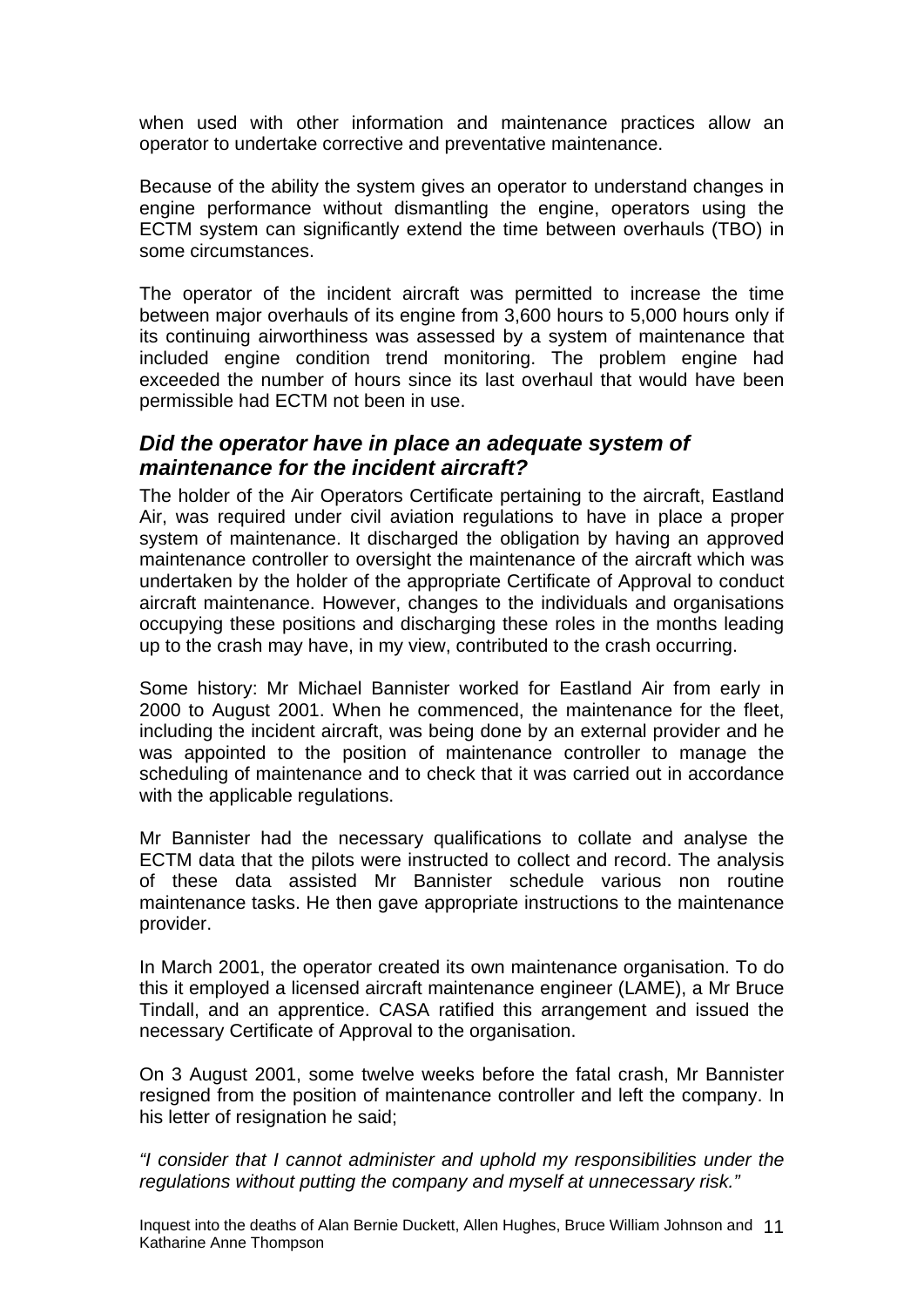He explained in evidence that the workload of the position and the added stress of having to deal with financial pressure within the company led him to leave.

When Mr Bannister resigned, he was not replaced: instead the LAME from the operator's maintenance organisation, Mr Bruce Tindall, assumed responsibility for both roles: engineering manager within the maintenance organisation and maintenance controller within the operator company.

However, Mr Tindall was not qualified to interpret ECTM data. Consequently, an informal arrangement was entered into whereby Mr Tindall was to forward the data to Mr David Marais an employee of Pratt and Whitney based in Toowoomba on the understanding that Mr Marais would monitor and analyse the data and inform Mr Tindall of any maintenance action that it indicated was necessary. A CASA officer facilitated the brokering of this arrangement which Mr Marasi described as something that the company did not normally do and one he entered into "*reluctantly*." Pratt and Whitney did not charge Eastland Air for the service and Mr Marais said he made it clear that it would be Mr Tindall's responsibility to send the data, and that he, Mr Marais, would "*not chase them if they did not."* Indeed, there were no mechanisms in place to ensure the data was transmitted appropriately, and perhaps not surprisingly, it was not*.* 

I accept the evidence of Mr Marais that he did not receive data for the incident aircraft after 12 September 2001 and even before that the information was not sent as regularly as the regulations stipulated. As a result there was no analysis of ECTM data for the incident aircraft for two and a half months leading up to the crash. Consequently no maintenance was carried out in response to what that data might have shown.

The failure of Mr Tindall to collate and transmit the ECTM data as arranged was a serious failure on his part. It is likely that it was caused by his minimal understanding of the critical importance of the system and his high workload.

After the incident CASA reviewed Mr Tindall's performance and issued to him a "Notice of formal counselling" which found that as a result of the pressures of his multiple roles Mr Tindall had made mistakes. The CASA officer who issued that notice, Mr Purdie, said in evidence that Mr Tindall was *"totally overworked".* I concur with this assessment and it leads me inevitably to the conclusion that Eastland Air did not have an adequate system for the maintenance of the incident aircraft in place after Mr Bannister resigned on 3 August 2001.

My conclusion in this regard is buttressed by the evidence indicating the operator's maintenance documents were inadequate in that the ATSB investigators were unable to determine when either the compressor turbine blades or the power turbine blades were installed in the left engine of the incident aircraft. This is a deficiency that makes the aircraft technically unserviceable. In the case of the compressor turbine blades, this may not have been crucial as their fitness for service is determined by regular inspection and there is no evidence that they exhibited any sign of

Inquest into the deaths of Alan Bernie Duckett, Allen Hughes, Bruce William Johnson and 12 Katharine Anne Thompson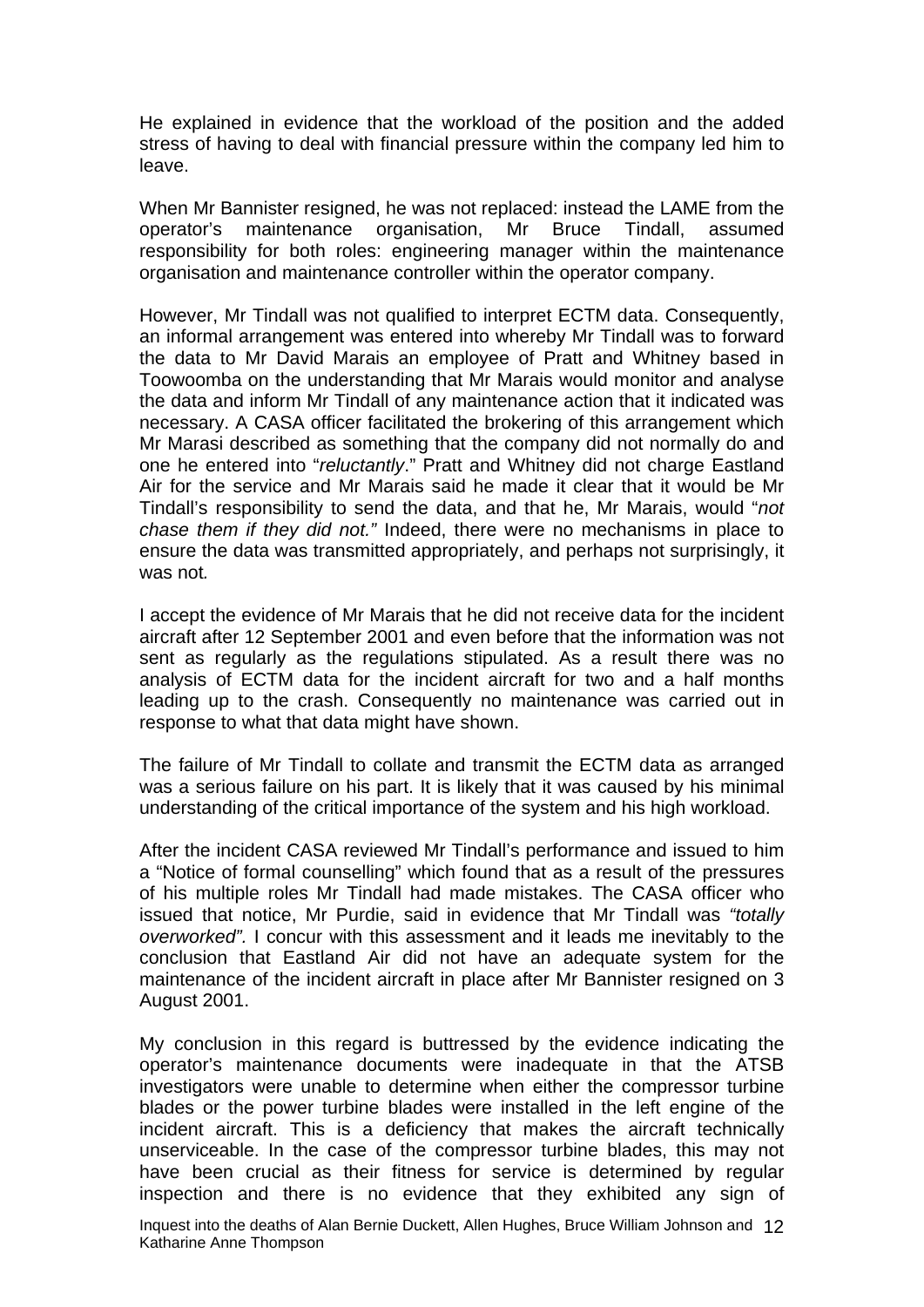<span id="page-13-0"></span>unacceptable wear. In the case of the power turbine blades, however, the absence of such records was more serious as those components had a stipulated time life and it could not be determined whether that life had been exceeded.

#### **Did any maintenance deficiencies contribute to the subject accident?**

The ECTM data for the incident aircraft over the relevant period had been recorded in part and it was obtained and analysed by the ATSB as part of its investigation. Having heard evidence of various experts I am of the view that the ECTM data did demonstrate a developing problem in both engines but more particularly in the left engine. Had this information been considered as it should in the months preceding the crash, it is likely that some maintenance action would have been taken; indeed it is possible that the plane would have been grounded until the problems the ECTM data pointed to, but did not identify, had been resolved.

However, the assessment of what might have happened is complicated by the fact that it is by no means clear that the movement or trend in the ECTM parameters was generated by the same factors that caused the engine failure. In those circumstances, it can not be shown that had the engine condition trends been monitored assiduously, the crash would not have occurred, although there is a possibility that as part of the response to the ECTM deviation a deterioration of the compressor turbine blades may have been detected.

However, it is equally possible that investigation may have shown that the trend was being driven by, for example, a leak in the cabin pressurisation system. Fixing that would not have averted the engine failure. It is also pertinent that none of the maintenance responses called up by the change in the engine parameters are likely to have detected changes indicative of imminent turbine blade failure. Similarly, it can not be proven that substandard maintenance caused the problem to develop. For example, damage to compressor or power turbine blades could have been caused by a single over temperature event such as a "hot start" that the pilot may not have noticed and of which the maintenance personnel could not be aware unless told.

Accordingly, although I have found that there were deficiencies in the operators system of maintenance and substandard performance by a key maintenance person, I can not find that these failures contributed to the crash occurring.

# *Was the pilot's response to the engine failure adequate?*

When assessing the performance of the pilot is important to recognise that he found himself in an extremely difficult situation because of the timing and extent of the engine malfunction.

Inquest into the deaths of Alan Bernie Duckett, Allen Hughes, Bruce William Johnson and 13 Katharine Anne Thompson If it only became obvious that there was a problem after the aircraft had passed the take off decision point, the pilot probably had no choice but to continue to attempt to fly away from the airstrip even if the aircraft had not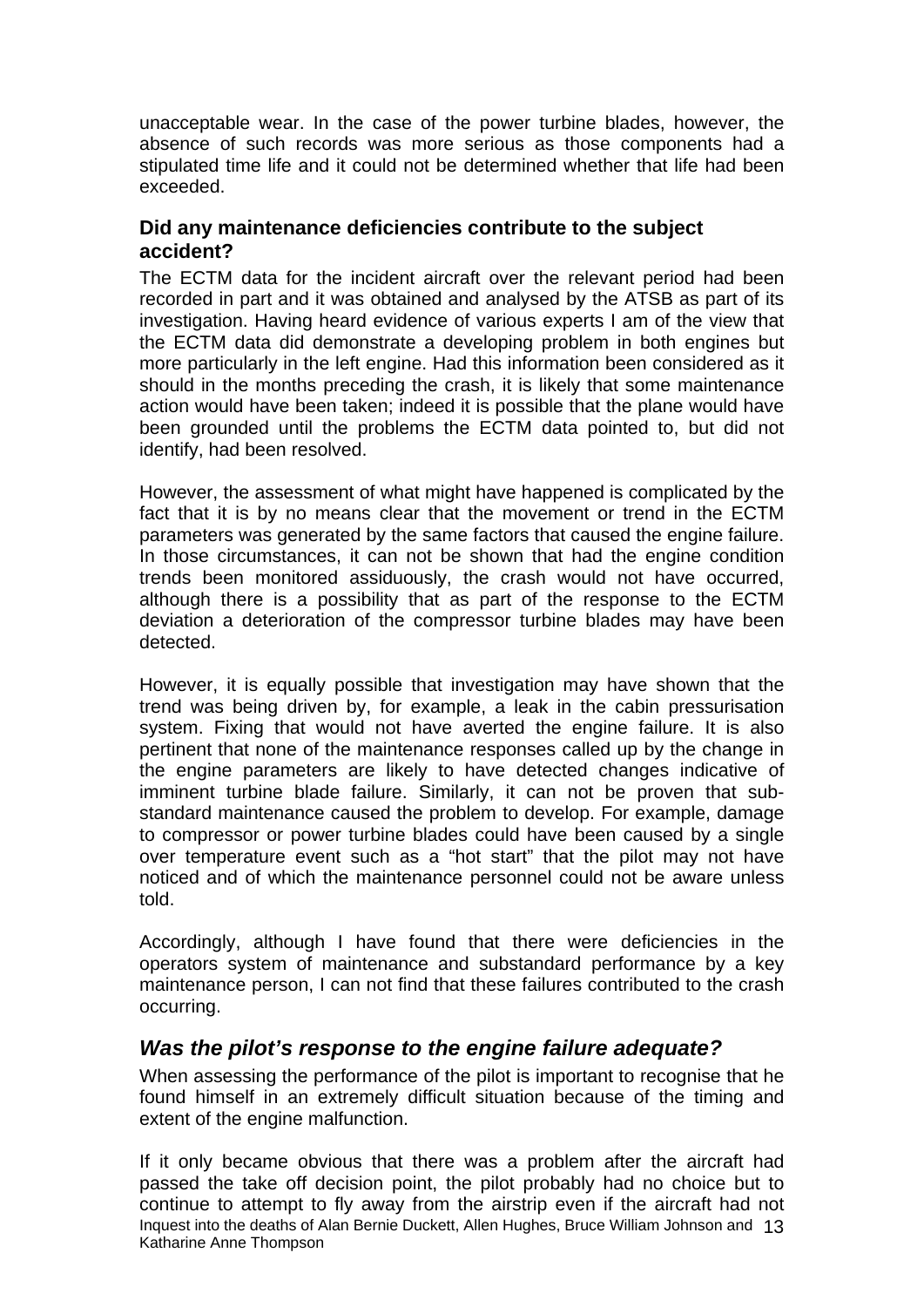<span id="page-14-0"></span>reached the speed for one engine inoperative flight because it was too late to abort the take off and the buildings at the end of the runway meant that ditching straight ahead was also not an option. The evidence in this case indicates that, in accordance with the operations manual, the pilot may have rotated at below this speed making it even more difficult to control the aircraft.

The other complicating factor was that the engine did not completely cease to operate and the pilot was placed in the invidious position of not knowing how much power he was going to be able to continue to extract from it. I accept the evidence that in those circumstances it was reasonable for the pilot to attempt to continue to fly the aircraft without immediately shutting down the left engine.

However, as the aircraft continued to struggle to gain altitude it should have become apparent that the left engine was not assisting. In those circumstances the propeller on the left engine should have been "feathered", that is adjusted so that the blades were rotated to present their smallest profile and produce the least drag. This was not done and nor did the automatic feathering system that should have been activated prior to take off cause it to happen. Similarly, by not retracting the undercarriage of the aircraft the pilot failed to take a step that may have, to some small extent, reduced the impact of the engine malfunction.

It is important to recall that the aircraft was only airborne for about 20 seconds and undoubtedly the pilot would have been devoting all his effort and attention to trying to maintain a level flight path in the hope of gaining sufficient altitude to find a place to land. All in the aircraft would have been acutely aware of the emergency that was enveloping them. In those circumstances I do not believe criticism of his performance is warranted. Further, it is most unlikely that any action of the pilot could have enabled him to gain sufficient control to fly away.

I am satisfied that the pilot's training and experience were in accordance with industry standards. For obvious reasons giving practical training to prepare pilots for engine failure so soon after take off is extremely difficult and I am satisfied that the issues are adequately discussed in pilot training and in aviation literature.

# *Did CASA adequately discharge its obligations in relation to the operator and the incident aircraft?*

I have found that the operator did not have an adequate system of maintenance and that a key maintenance person failed to adequately discharge his responsibilities. This naturally calls into question the efficacy of CASA's oversight of the operation.

I accept that it is not CASA's role to check or supervise the maintenance undertaken by an AOC holder or its maintenance organisation. Nor is it CASA's role to micro manage air operators by scrutinising their resource allocations and management performance. Its audits can not cover every aspect of an operator's documentation and systems.

Inquest into the deaths of Alan Bernie Duckett, Allen Hughes, Bruce William Johnson and 14 Katharine Anne Thompson However, CASA did approve the operator's internal maintenance organisation in early 2001. It is unclear on what basis CASA determined that the resources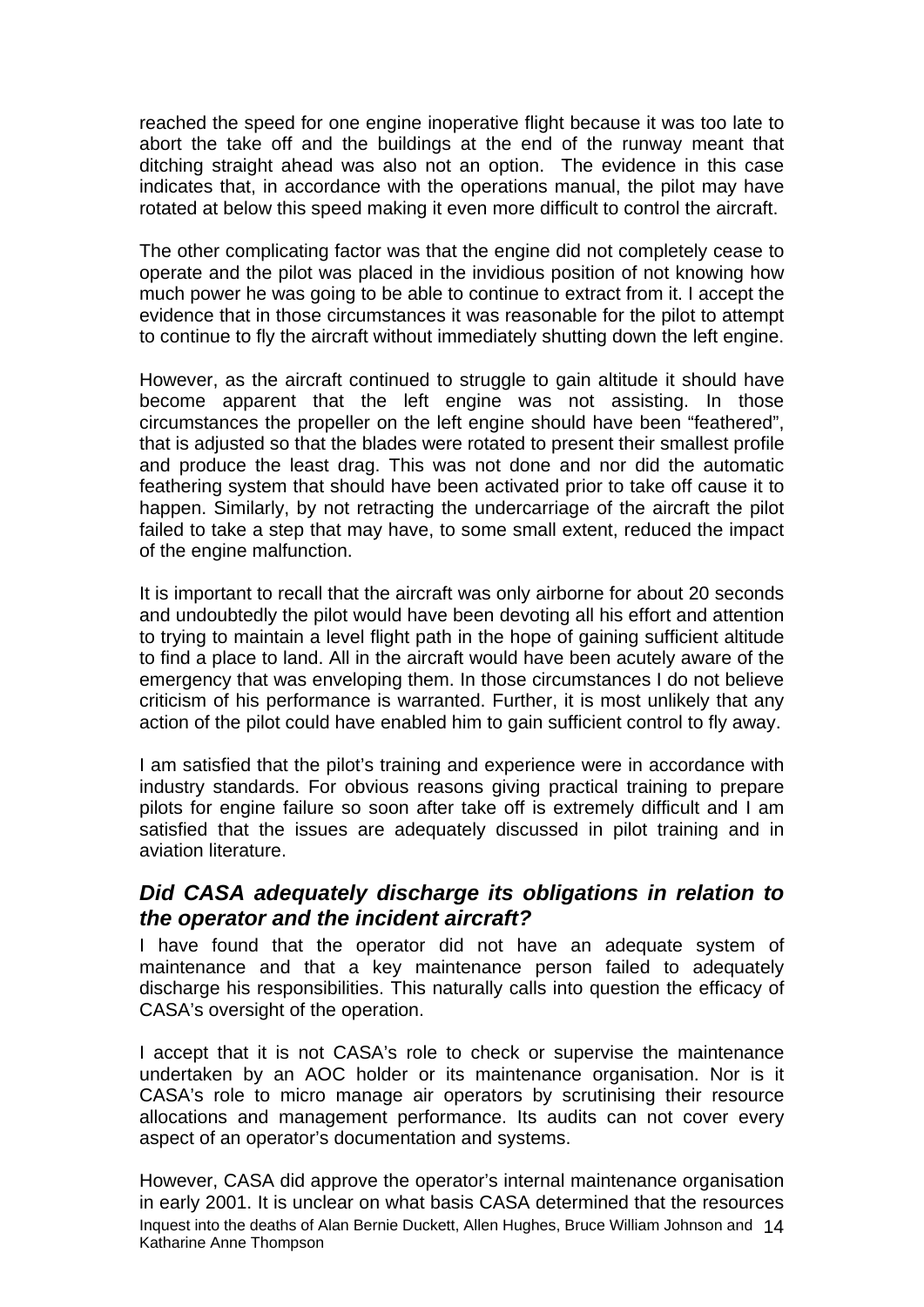<span id="page-15-0"></span>the operator intended devoting to maintenance were adequate and there is a basis for questioning this assessment.

In August of that year CASA approved the organisation's chief engineer assuming the added role of maintenance controller for the operator. Again no objective or empirical assessment seems to have been undertaken of the workload this would result in that person having to discharge.

CASA was involved in the operator entering into an unusual and informal arrangement with Pratt and Whitney concerning the ECTM, an essential element of the program under which the operator was allowed to extend the TBO of the engines on the incident aircraft. It is salient that the scheme under which CASA approved operators extending TBO allowed them considerably more latitude and contained fewer safe guards than the equivalent scheme promulgated by the manufacturer. However CASA took no steps to ensure that it was adhered to even though its audit of the operator in August 2001 gave reason to question that the extent to which maintenance records were being updated and managed.

In those circumstances, I do not accept CASA's submission that it no basis to query whether the operator was diligently following the requirements relating to TBO extensions for the incident aircraft. I am of the view that CASA did have information that should have alerted it to the need to more thoroughly investigate Eastland Air's maintenance systems and to consider whether its key maintenance officer was so over burdened that he could not be relied on to properly discharge his dual roles. I also consider that it would have been prudent for CASA to focus on the ECTM procedures when auditing or conducting surveillance of operators who used it to extend TBO, particularly in the case of this operator as it had explicit knowledge of its limitations in this regard.

It is impossible to say that had CASA been more searching during the audit undertaken in the period 20 – 23 August 2001 that the problems that lead to the fatal crash would have been detected. Nonetheless the failure of CASA to make any further inquiries in relation to these aspects of the operator's maintenance systems and performance was, in my view, less than the public could reasonably expect of the authority.

# **Findings required by s43(2)**

I am required to find, so far as has been proved, who the deceased were and when, where and how they came by their deaths. As mentioned earlier, these are not criminal proceedings and I am therefore to apply the civil standard of proof when considering these issues. I am also required to consider whether any persons should be committed to stand trial in connection with having caused the death.

Having regard to all of the evidence presented to the inquest I make the following findings:-

#### **Identity of the deceased** – Alan Bernie Duckett

Inquest into the deaths of Alan Bernie Duckett, Allen Hughes, Bruce William Johnson and 15 Katharine Anne Thompson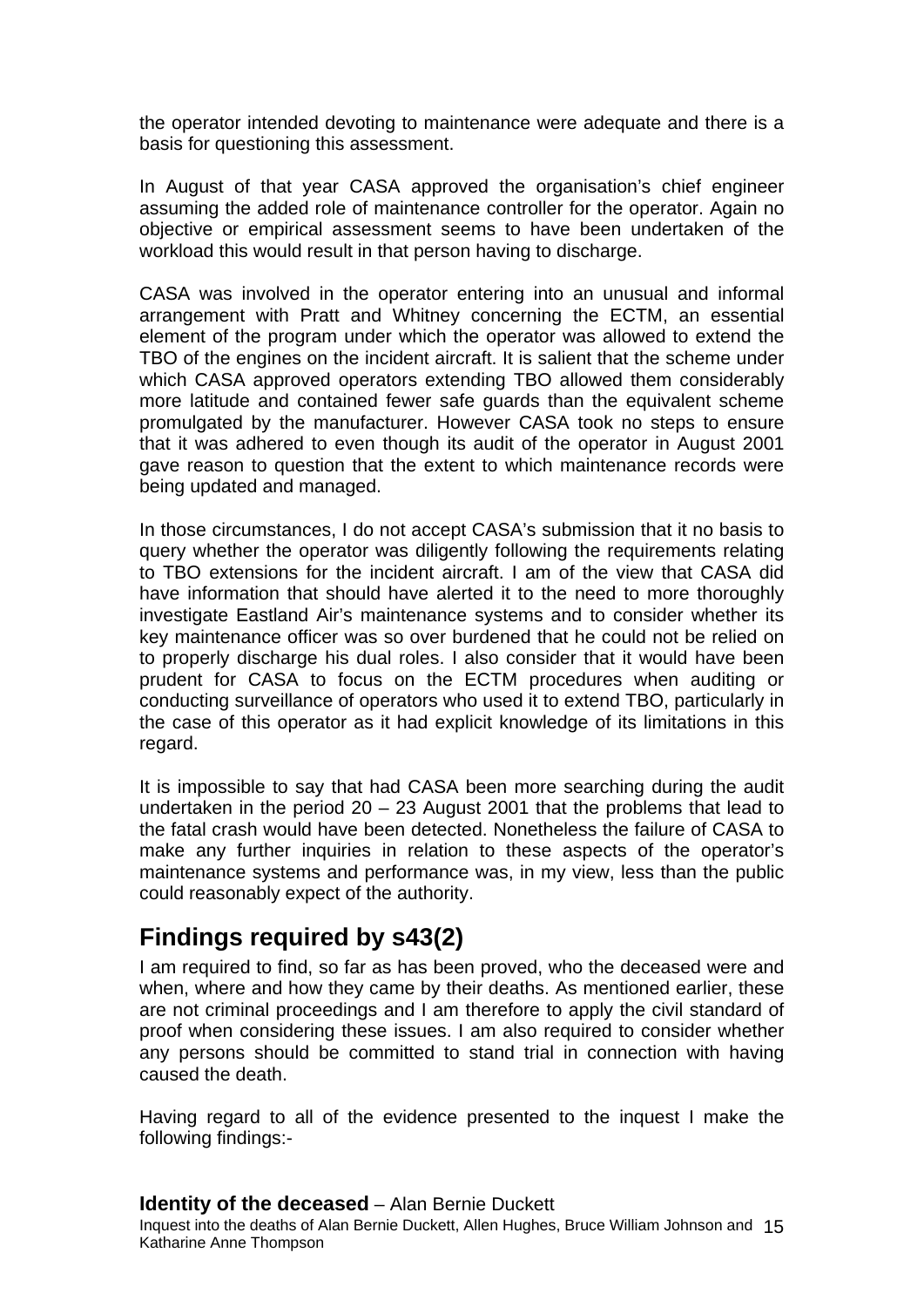Allen John Hughes Bruce William Johnson Katharine Anne Thompson

<span id="page-16-0"></span>**Place of death** – They all died in Toowoomba

**Date of death** – They all died on 27 November 2001

**Cause of death** – All died as a result of injuries sustained in an aircraft crash. In addition, Dr Thompson and Mr Duckett suffered severe smoke inhalation that also contributed to their deaths.

# **Whether any person should be committed to stand trial**

No person should be committed to stand trial on any of the charges listed in  $s41(1)(a)$  of the Act

# **Riders**

Pursuant to s43(5) of the Act I am authorised to make riders or recommendations designed to reduce the occurrence of similar deaths to the one investigated by this inquest.

Obviously I have no independent knowledge of matters impacting on safety in the aviation industry. I must base my recommendations on the expert reports put before me, the evidence of the witnesses who do have experience in the industry and the reports prepared by the specialist safety agencies.

I was greatly assisted in this regard by all of the aviation experts who gave evidence and whose reports were tendered in this inquest. As a result of considering that evidence I make the following recommendations.

# **Recommendation 1 - Automatic recording of engine parameters**

*As discussed earlier, the effectiveness of ECTM as a diagnostic tool can be negated if an over temperature event is not noted and reported by the pilot or if pilots fail to accurately record data in the correct circumstances. Apparently, there are now available systems that automatically record the relevant engine parameters so that destructive events such as a "hot start" can become known to maintenance personnel via ECTM.* 

*I recommend that CASA consider rescinding the Airworthiness Directive that allows time between overhauls to be extended based on manual ECTM systems and stipulate instead that such extensions can only be accessed when monitoring of the engines' condition utilises automatic recording of relevant engine parameters.*